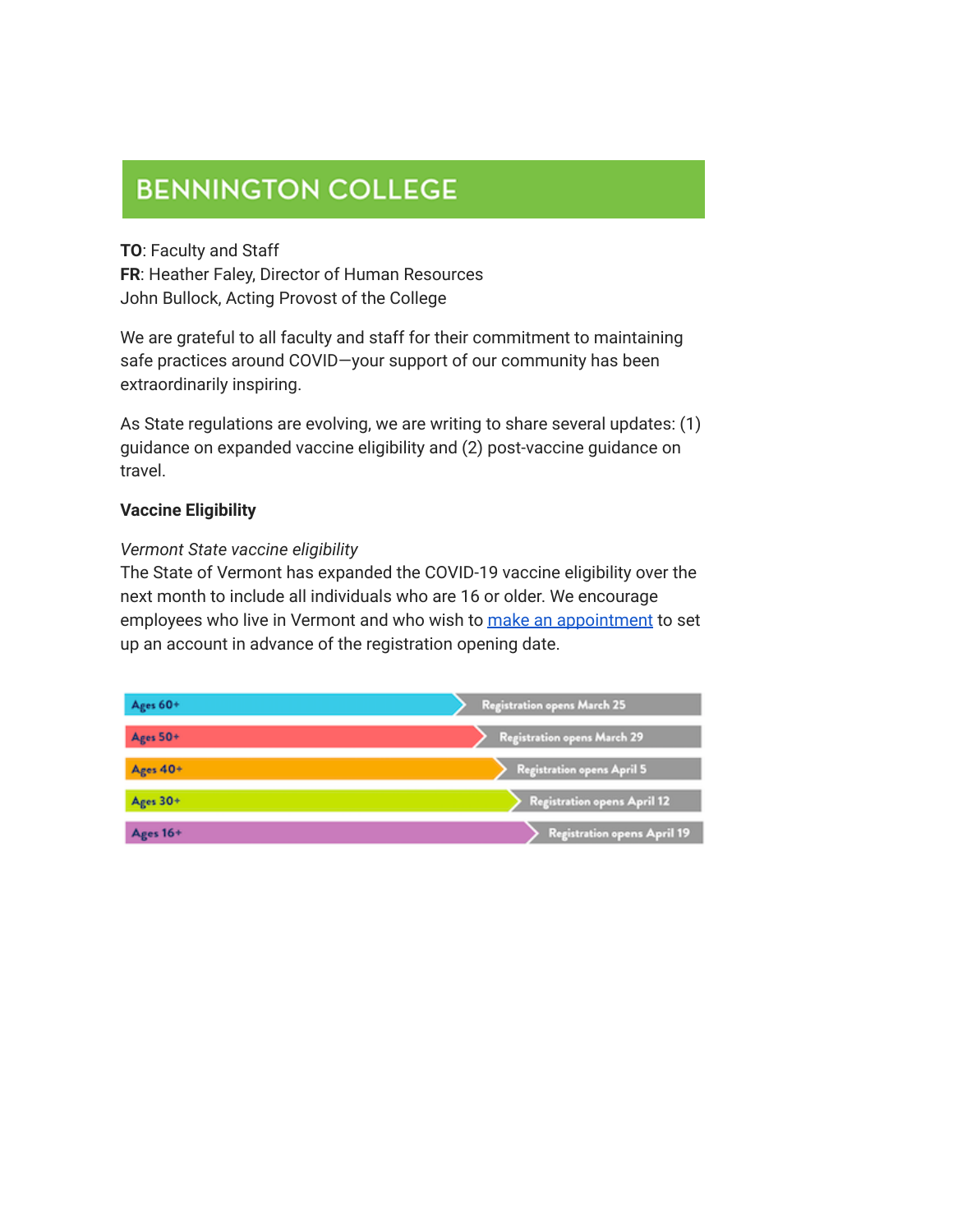# *New York State vaccine eligibility*

New York State has expanded the COVID 19 vaccine eligibility to essential in-person staff working at colleges; faculty teaching in-person were previously eligible. We encourage all employees who live in New York and who wish to register for the [vaccine](https://am-i-eligible.covid19vaccine.health.ny.gov/) to do so. As needed, Human Resources will provide employees with an attestation of the essential nature of an employee's position. Given our understanding of the regulations, we would expect that most, if not all, positions would qualify as essential in-person staff (as long as the employee is working from campus in some capacity). When registering, please be sure to click the 'Additional Information' box that reads: 'Are you an in-person college faculty or essential in-person staff?'

## *Massachusetts State vaccine eligibility*

Massachusetts regulations expanded vaccine eligibility to people age 60 and older as well as those individuals 16 and older with *two or more* of certain medical conditions. We encourage all employees who live in Massachusetts and who wish to register for the [vaccine](https://www.mass.gov/info-details/massachusetts-covid-19-vaccination-phases) to do so.

## *General COVID-19 Vaccine Resources*

For additional COVID vaccine information, please refer to the following resources:

| If your residence is in: | <b>COVID-19 Vaccine Resources</b>          |
|--------------------------|--------------------------------------------|
| Vermont                  | <b>General Information and Eligibility</b> |
| New York                 | <b>General Information and Eligibility</b> |
| Massachusetts            | <b>General Information and Eligibility</b> |

## **Post-Vaccine guidance on travel**

For those who have been vaccinated, the State of Vermont offers [detailed](https://apps.health.vermont.gov/COVID/faq/#4782) guidance on travel and [gathering](https://apps.health.vermont.gov/COVID/faq/#4782). Vermont residents who are fully vaccinated may travel to and return to Vermont without quarantine. For complete details, check out the State's [guidance.](https://www.healthvermont.gov/covid-19)